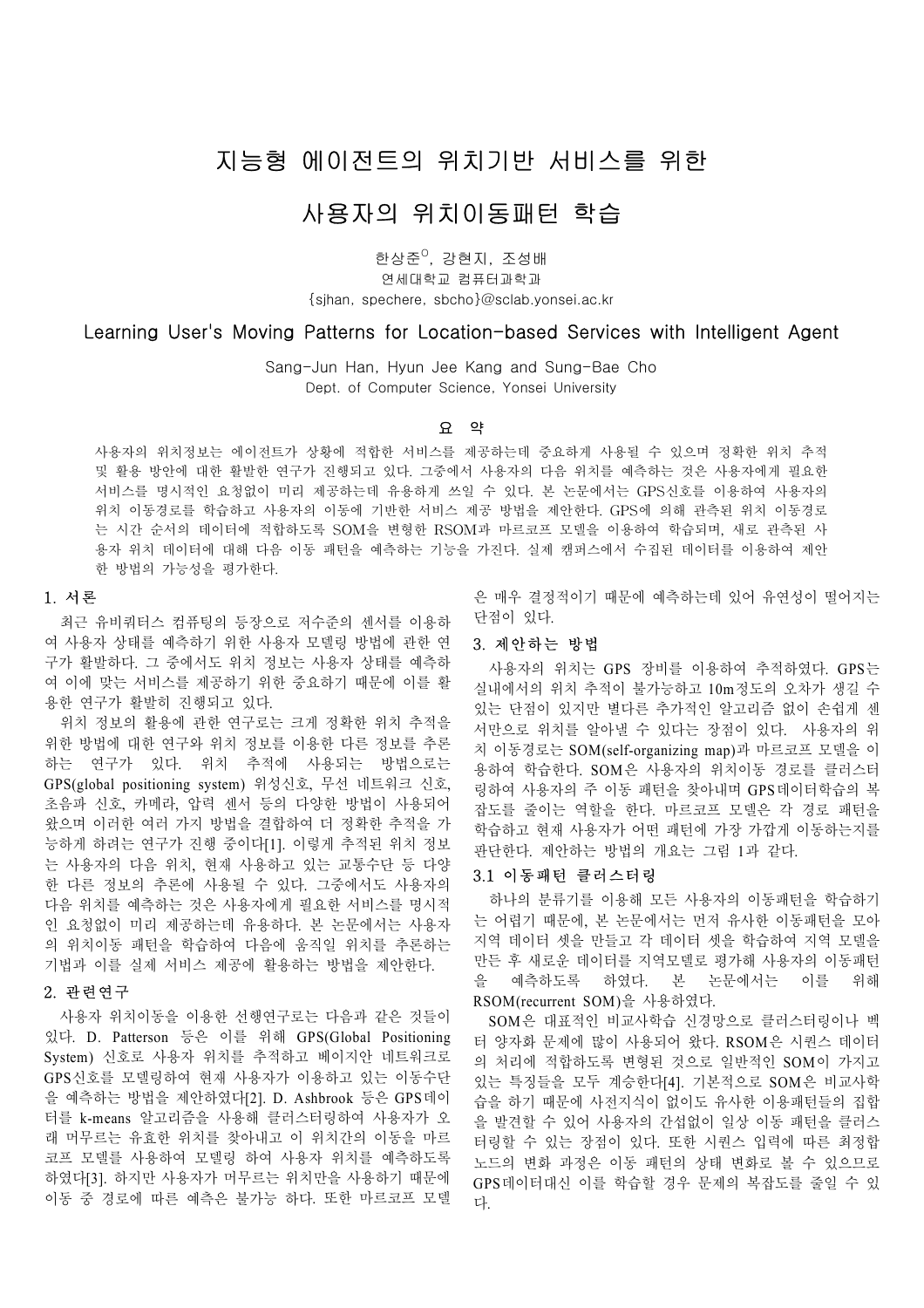

그림 1. 제안하는 방법의 개요

사용자의 이동 중에 수집된 GPS 데이터의 시퀀스들이 RSOM의 입력으로 사용되며 한 개의 시퀀스는 한 번의 이동을 나타낸다. RSOM의 학습 알고리즘은 다음과 같다. *x*(*n*)를 시퀀 스의 *n*번째 데이터, <sup>α</sup>를 현재 데이터에의 가중치, *wi*(*n*)을 *i*<sup>번</sup> 째 노드의 가중치라고 할 때, 시퀀스의 *n*번째 데이터에서 출력 층의 I번째 노드의 출력값 *y <sup>i</sup>*(*n*)은 다음과 같이 계산된다.

$$
y_i(n) = (1 - \alpha) y_i(n - 1) + \alpha (x(n) - w_i(n))
$$
\n(1)

이때 바로 전 데이터 값의 출력 노드의 값 *y <sup>i</sup>*(*n*-1)도 반영 함으로써 데이터사이의 상태정보를 유지하게 한다.

시퀀스의 *n*번째 단계에서 입력 시퀀스와 가장 가까운 최정합 노드(best matching node) *b*(*n*)은 다음과 같이 계산된다.

$$
b(n) = \underset{i \in V_M}{\arg \min} \, y_i(n) \tag{2}
$$

*b*(*n*)이 계산된 후 다음 단계에서의 가중치 *w <sup>i</sup>*(*n*+1)은 γ(*n*) 을 학습률, *h*(*b*(*n*),*i*)를 이웃반경 함수라고 할 때 다음과 같이 결정된다.

$$
w_i(n+1) = w_i(n) + \gamma(n)h(b(n),i)y_i(n)
$$
\n(3)

이러한 과정을 거쳐 한 개의 입력 시퀀스의 처리가 끝나면 모 든 출력 노드의 값을 0으로 설정한 후 새로운 데이터로 위의 과 정을 반복한다. GPS 데이터 시퀀스는 가장 마지막 최정합 노드 에 따라 클러스터링 되고 시퀀스 데이터 입력에 따른 최정합 노 드 변화 시퀀스 *B*=*b*(1),*b*(2),…,*b*(*N*)의 집합은 지역 데이터 셋으로 사용된다.

## 3.2 지역 모델 학습

RSOM을 이용해 지역 데이터 셋으로 클러스터링된 사용자 이동 패턴은 마르코프 모델에 의하여 학습된다. 출력 노드수 만 큼의 지역 모델이 마르코프 모델을 이용하여 만들어 진다. 마르 코프 모델은 초기 상태 분포 *Q*와 상태 전이 확률 분포 행렬 *P* 로 이루어진다. 시간 *t*의 상태 *i*에서 시간 *t*+1의 상태 *j*로 전이 될 확률을 *Pij*라고 할 때 상태 전이 확률 행렬 *P*는 다음과 같이 정 의 되는데 한 상태에서 다른 상태로 전이될 확률을 모두 합하면 1이 된다.

$$
P = \begin{bmatrix} p_{11} & p_{12} & \Lambda & p_{1n} \\ p_{21} & p_{22} & \Lambda & p_{2n} \\ M & M & M & M \\ p_{n1} & p_{n2} & \Lambda & p_{nn} \end{bmatrix}
$$
 (4)

$$
\sum_{j=1}^{j=n} p_{ij} = 1
$$
 (5)

그리고 시간 0에서 상태 i가 될 확률을 q<sub>i</sub>라고 할 때 초기 확률 분 포 0는 다음과 같다.

$$
Q = [q_1 \quad q_2 \quad \Lambda \quad q_n]
$$
 (6)

마르코프 체인 모델의 학습은 데이터로부터 상태 전이 확률 분포 행렬과 초기 확률 분포를 얻어내는 과정이다. 시간 0부터 N-1까지의 상태변화 시퀀스 X0, X1, X2, …, Xn-1 가 학습 데 이터로 주어졌다고 할 때 다음과 같은 식에 의해 P와 Q를 얻어 낼 수 있다.

$$
p_{ij} = \frac{N_{ij}}{N_i}
$$
\n(7)

*N ii*: 시퀀스 중 상태 *i*에  $N:$  시퀀스중 상태  $\overrightarrow{p}$  나타난 회수

$$
q_i = \frac{N_i}{N} \tag{8}
$$

$$
N \xrightarrow{R} \mathbb{E} \xrightarrow{\sim} \mathbb{P} \xrightarrow{\sim} \mathbb{P} \xrightarrow{\sim} \mathbb{P} \xrightarrow{\sim} \mathbb{P} \xrightarrow{\sim} \mathbb{P} \xrightarrow{\sim} \mathbb{P} \xrightarrow{\sim} \mathbb{P} \xrightarrow{\sim} \mathbb{P} \xrightarrow{\sim} \mathbb{P} \xrightarrow{\sim} \mathbb{P} \xrightarrow{\sim} \mathbb{P} \xrightarrow{\sim} \mathbb{P} \xrightarrow{\sim} \mathbb{P} \xrightarrow{\sim} \mathbb{P} \xrightarrow{\sim} \mathbb{P} \xrightarrow{\sim} \mathbb{P} \xrightarrow{\sim} \mathbb{P} \xrightarrow{\sim} \mathbb{P} \xrightarrow{\sim} \mathbb{P} \xrightarrow{\sim} \mathbb{P} \xrightarrow{\sim} \mathbb{P} \xrightarrow{\sim} \mathbb{P} \xrightarrow{\sim} \mathbb{P} \xrightarrow{\sim} \mathbb{P} \xrightarrow{\sim} \mathbb{P} \xrightarrow{\sim} \mathbb{P} \xrightarrow{\sim} \mathbb{P} \xrightarrow{\sim} \mathbb{P} \xrightarrow{\sim} \mathbb{P} \xrightarrow{\sim} \mathbb{P} \xrightarrow{\sim} \mathbb{P} \xrightarrow{\sim} \mathbb{P} \xrightarrow{\sim} \mathbb{P} \xrightarrow{\sim} \mathbb{P} \xrightarrow{\sim} \mathbb{P} \xrightarrow{\sim} \mathbb{P} \xrightarrow{\sim} \mathbb{P} \xrightarrow{\sim} \mathbb{P} \xrightarrow{\sim} \mathbb{P} \xrightarrow{\sim} \mathbb{P} \xrightarrow{\sim} \mathbb{P} \xrightarrow{\sim} \mathbb{P} \xrightarrow{\sim} \mathbb{P} \xrightarrow{\sim} \mathbb{P} \xrightarrow{\sim} \mathbb{P} \xrightarrow{\sim} \mathbb{P} \xrightarrow{\sim} \mathbb{P} \xrightarrow{\sim} \mathbb{P} \xrightarrow{\sim} \mathbb{P} \xrightarrow{\sim} \mathbb{P} \xrightarrow{\sim} \mathbb{P} \xrightarrow{\sim} \mathbb{P} \xrightarrow{\sim} \mathbb{P} \xrightarrow{\sim} \mathbb{P} \xrightarrow{\sim} \mathbb{P} \xrightarrow{\sim} \mathbb{P} \xrightarrow{\sim} \mathbb{P} \xrightarrow{\sim} \mathbb{P} \xrightarrow{\sim} \mathbb{P} \xrightarrow{\sim} \mathbb{P} \xrightarrow{\sim} \mathbb{P} \xrightarrow{\sim} \mathbb{P} \
$$

주어진 모델로부터 관찰된 상태변화 시퀀스 *X*0, *X*1, *X*2, …, *X*<sup>T</sup> 가 나올 확률 P(*X*0,…,*XT*)는 다음과 같이 얻어진다.

$$
P(X_1, \mathbf{K}, X_T) = q_{x_1} \prod_{t=2}^{T} P_{X_t - 1X_t}
$$
 (9)

사용자의 이동에 따른 최정합 노드의 변화과정이 입력으로 사 용되므로 마르코프 모델은 RSOM의 출력 노드 수만큼의 상태를 가진다.

#### 3.3 예측 및 서비스 선택

이렇게 구축된 지역모델을 사용하여 사용자 위치 이동을 예측 한다. 새로 들어온 데이터는 각 지역모델에 의해 평가되며 그중 특히 높은 확률을 보이는 지역모델이 있을 경우 즉시 선택된다. 수어진 시퀀스  $\,X_{0},\cdot\cdot\cdot\!,X_{t}$ 가 지역모델  $\,$  *LMp*에 의해 생성될 확률을 *P*(*X*0,…,*Xt*|*LMp*)라고 할 때 다음과 같이 자신을 제외한 다른 모 델의 평가값의 평균과의 차이가 일정 값 이상이 되는 모델이 있 을 경우 해당되는 모델이 선택된다.